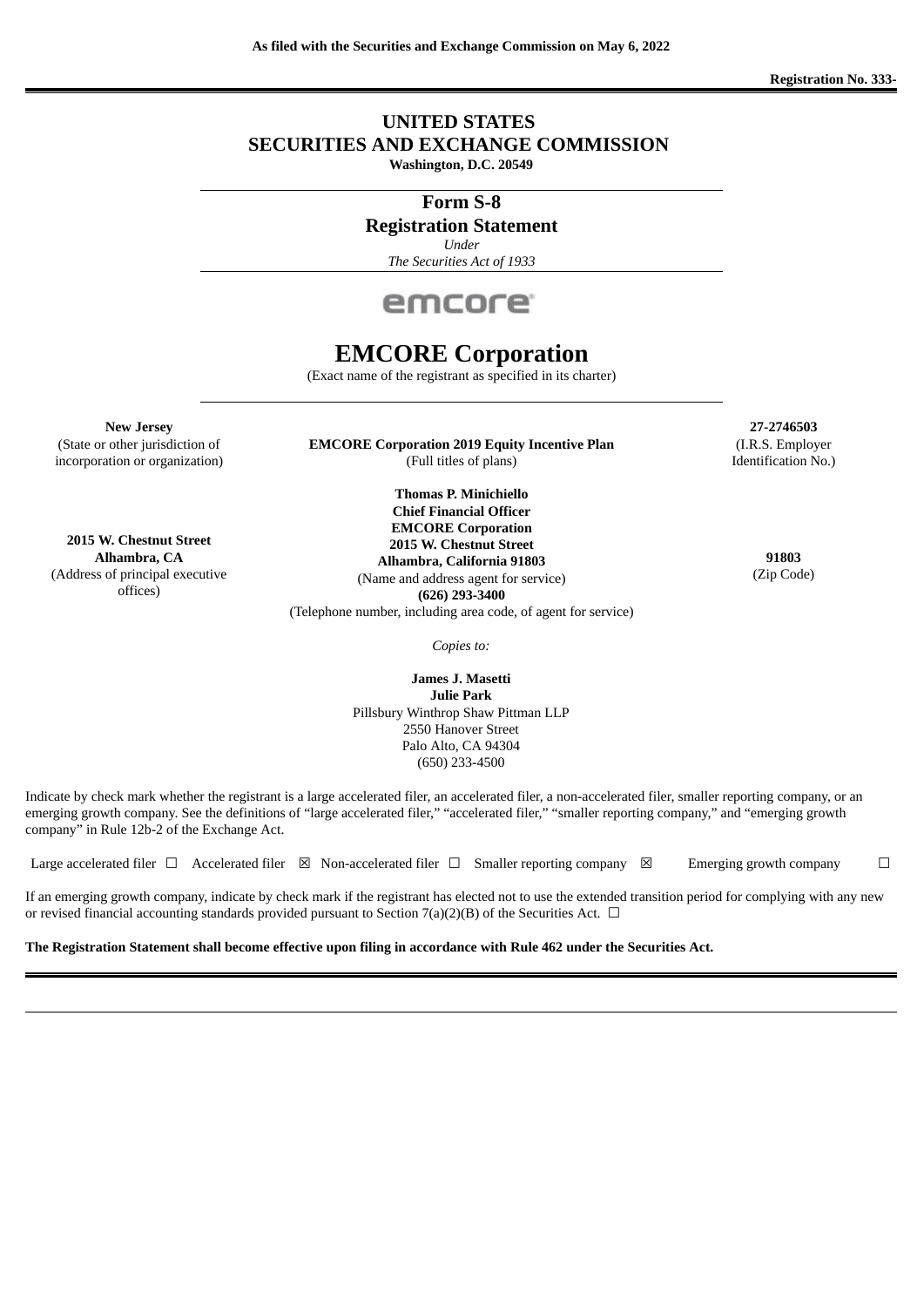### **PART I**

#### **INFORMATION REQUIRED IN THE PROSPECTUS**

#### **General Instruction E Information**

This Registration Statement is being filed for the purpose of increasing the number of securities of the same class as other securities for which certain Registration Statements on Form S-8 relating to the same employee benefit plan are effective. The Registrant's Registration Statements on Form S-8 filed with the Securities and Exchange Commission (the "Commission") (File Nos. 333-230709 and 333-261493), excluding reports that the Registrant filed with the Commission that were incorporated into the Form S-8 Registration Statements in order to maintain current information about the Registrant, are hereby incorporated by reference into this Registration Statement pursuant to General Instruction E of Form S-8.

# **PART II**

#### **INFORMATION REQUIRED IN THE REGISTRATION STATEMENT**

#### **Item 3. Incorporation of Documents by Reference.**

The following documents filed by the Registrant with the Commission are hereby incorporated by reference in this Registration Statement:

- (a) The Registrant's Annual Report on [Form](https://www.sec.gov/ix?doc=/Archives/edgar/data/808326/000080832621000044/emkr-20210930.htm) 10-K for the year ended September 30, 2021;
- (b) The Registrant's Quarterly Reports on Form 10-Q for the quarters ended [December](https://www.sec.gov/ix?doc=/Archives/edgar/data/808326/000080832622000008/emkr-20211231.htm) 31, 2021 and [March](http://www.sec.gov/Archives/edgar/data/0000808326/000080832622000025/emkr-20220331.htm) 31, 2022;
- (c) The Registrant's Current Reports on Form 8-K filed on [November](https://www.sec.gov/ix?doc=/Archives/edgar/data/0000808326/000080832621000034/emkr-20211101.htm) 2, 2021, [February](https://www.sec.gov/Archives/edgar/data/0000808326/000110465922023528/tm226722d1_8k.htm) 15, 2022, [March](https://www.sec.gov/ix?doc=/Archives/edgar/data/808326/000080832622000012/emkr-20220311.htm) 17, [2022](https://www.sec.gov/ix?doc=/Archives/edgar/data/0000808326/000080832622000017/emkr-20220429.htm) and May 2, 2022; and
- (d) The description of the Registrant's common stock set forth in **[Exhibit](https://www.sec.gov/Archives/edgar/data/808326/000080832621000044/emkrdescriptionofregistran.htm) 4.2** of the Registrant's Annual Report on Form 10-K for the fiscal year ended September 30, 2021, together with any amendment or report filed with the Commission for the purpose of updating such description.

In addition, all documents filed by the Registrant pursuant to Section 13(a), 13(c), 14 or 15(d) of the Exchange Act (excluding any portions thereof furnished by the Registrant, including information furnished under Item 2.02 and Item 7.01 and any exhibits relating to Item 2.02 or Item 7.01 furnished under Item 9.01 of Form 8-K and any certification required by 18 U.S.C. § 1350), subsequent to the filing of this Registration Statement and prior to the filing of a post-effective amendment which indicates that all securities offered hereby have been sold or which deregisters all securities then remaining unsold, shall be deemed to be incorporated by reference into this Registration Statement and to be a part hereof from the date of filing such documents. Any statement contained in a document incorporated or deemed to be incorporated by reference herein shall be deemed to be modified or superseded for purposes of this Registration Statement to the extent that a statement contained in any subsequently filed document which also is deemed to be incorporated by reference herein modifies or supersedes such statement.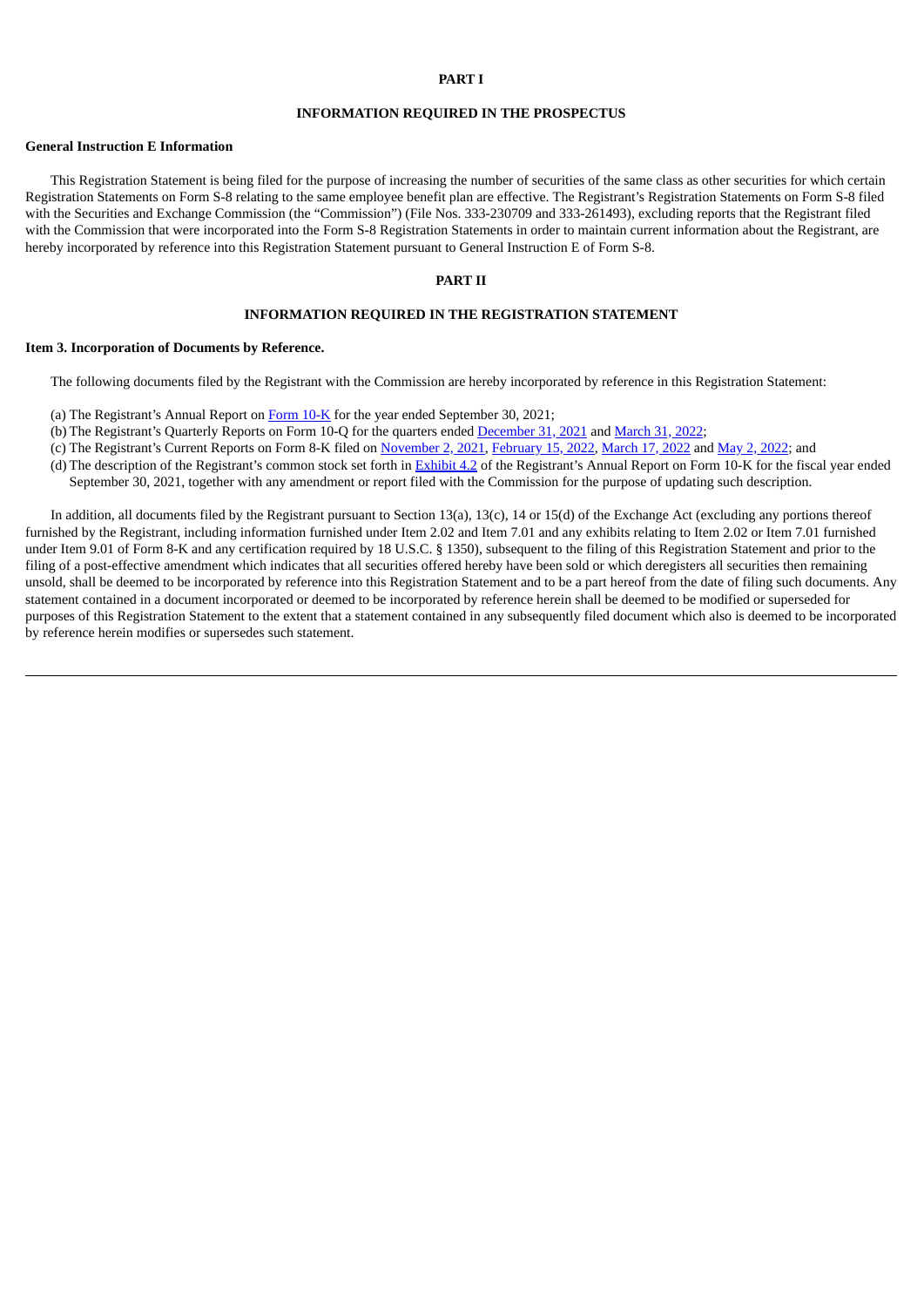# **Item 8. Exhibits.**

| Exhibit No. | <b>Description</b>                                                                                                                                                                                                                                                                                             |  |  |  |  |  |  |  |
|-------------|----------------------------------------------------------------------------------------------------------------------------------------------------------------------------------------------------------------------------------------------------------------------------------------------------------------|--|--|--|--|--|--|--|
| 5.1         | Opinion of Connell Foley LLP.                                                                                                                                                                                                                                                                                  |  |  |  |  |  |  |  |
| 23.1        | <b>Consent of KPMG LLP.</b>                                                                                                                                                                                                                                                                                    |  |  |  |  |  |  |  |
| 23.2        | Consent of Connell Foley LLP (included in Exhibit 5.1 filed herewith).                                                                                                                                                                                                                                         |  |  |  |  |  |  |  |
| 24.1        | Power of Attorney (contained on the signature page hereto).                                                                                                                                                                                                                                                    |  |  |  |  |  |  |  |
| 99.1        | Amended and Restated EMCORE Corporation 2019 Equity Incentive Plan, as amended and restated on November 29, 2021<br>(incorporated by reference to Exhibit 10.15 to the Company's Annual Report on Form 10-K filed on December 3, 2021).                                                                        |  |  |  |  |  |  |  |
| 99.2        | Form of Time-Based Restricted Stock Unit Award under the EMCORE Corporation 2019 Equity Incentive Plan (incorporated by<br>reference to Exhibit 10.2 to the Company's Current Report on Form 8-K filed on March 27, 2019).                                                                                     |  |  |  |  |  |  |  |
| 99.3        | Form of Time-Based Restricted Stock Unit Award (for directors) under the Amended and Restated EMCORE Corporation 2019 Equity<br>Incentive Plan (as of March 2021) (incorporated by reference to Exhibit 10.3 to the Company's Quarterly Report on Form 10-Q filed on<br>May 7, 2021).                          |  |  |  |  |  |  |  |
| 99.4        | Form of Performance-Based Restricted Stock Unit Award (for executive officers and non-executive employees) under the Amended and<br>Restated EMCORE Corporation 2019 Equity Incentive Plan (incorporated by reference to Exhibit 10.3 to the Company's Quarterly<br>Report on Form 10-Q filed on May 5, 2022). |  |  |  |  |  |  |  |
| 107         | <b>Filing Fee Table.</b>                                                                                                                                                                                                                                                                                       |  |  |  |  |  |  |  |

# **Item 9. Undertakings.**

(a) The undersigned registrant hereby undertakes:

- (1) To file, during any period in which offers or sales are being made, a post-effective amendment to this registration statement:
	- (i) To include any prospectus required by Section 10(a)(3) of the Securities Act;

(ii) To reflect in the prospectus any facts or events arising after the effective date of the registration statement (or the most recent post-effective amendment thereof) which, individually or in the aggregate, represent a fundamental change in the information set forth in the registration statement. Notwithstanding the foregoing, any increase or decrease in volume of securities offered (if the total dollar value of securities offered would not exceed that which was registered) and any deviation from the low or high end of the estimated maximum offering range may be reflected in the form of prospectus filed with the Commission pursuant to Rule 424(b) if, in the aggregate, the changes in volume and price represent no more than 20% change in the maximum aggregate offering price set forth in the "Calculation of Registration Fee" table in the effective registration statement; and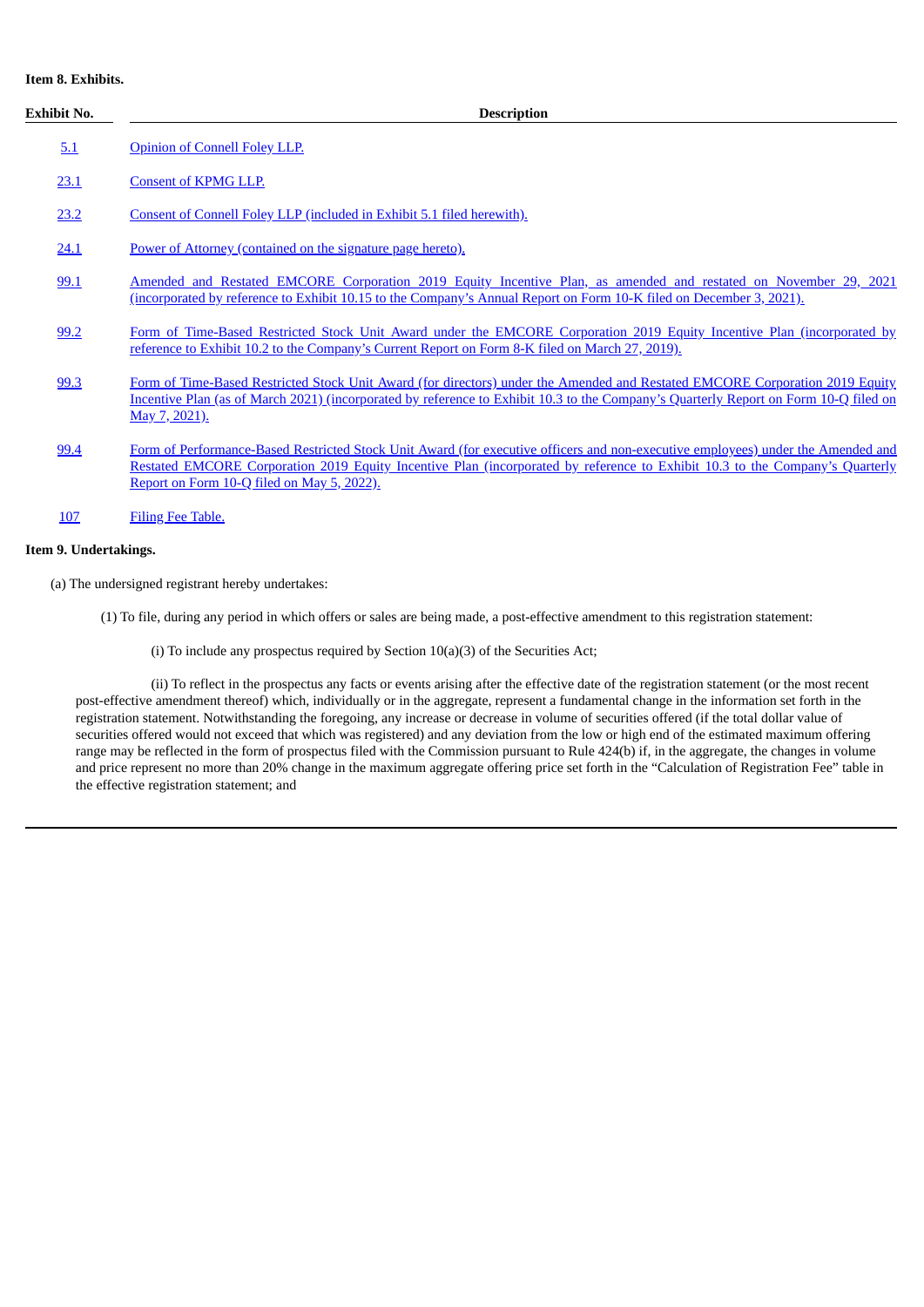(iii) To include any material information with respect to the plan of distribution not previously disclosed in the registration statement or any material change to such information in the registration statement;

provided, however, that paragraphs  $(a)(1)(i)$  and  $(a)(1)(ii)$  of this Section shall not apply if the information required to be included in a post-effective amendment by those paragraphs is contained in reports filed with or furnished to the Commission by the registrant pursuant to Section 13 or Section 15(d) of the Exchange Act that are incorporated by reference in the registration statement.

(2) That, for the purpose of determining any liability under the Securities Act, each such post-effective amendment shall be deemed to be a new registration statement relating to the securities offered therein, and the offering of such securities at that time shall be deemed to be the initial bona fide offering thereof.

(3) To remove from registration by means of a post-effective amendment any of the securities being registered which remain unsold at the termination of the offering.

(b) The undersigned registrant hereby undertakes that, for purposes of determining any liability under the Securities Act, each filing of the registrant's annual report pursuant to Section 13(a) or Section 15(d) of the Exchange Act (and, where applicable, each filing of an employee benefit plan's annual report pursuant to Section 15(d) of the Exchange Act) that is incorporated by reference in the registration statement shall be deemed to be a new registration statement relating to the securities offered therein, and the offering of such securities at that time shall be deemed to be the initial bona fide offering thereof.

(c) Insofar as indemnification for liabilities arising under the Securities Act may be permitted to directors, officers and controlling persons of the registrant pursuant to the foregoing provisions, or otherwise, the registrant has been advised that in the opinion of the Commission such indemnification is against public policy as expressed in the Securities Act and is, therefore, unenforceable. In the event that a claim for indemnification against such liabilities (other than the payment by the registrant of expenses incurred or paid by a director, officer or controlling person of the registrant in the successful defense of any action, suit or proceeding) is asserted by such director, officer or controlling person in connection with the securities being registered, the registrant will, unless in the opinion of its counsel the matter has been settled by controlling precedent, submit to a court of appropriate jurisdiction the question whether such indemnification by it is against public policy as expressed in the Securities Act and will be governed by the final adjudication of such issue.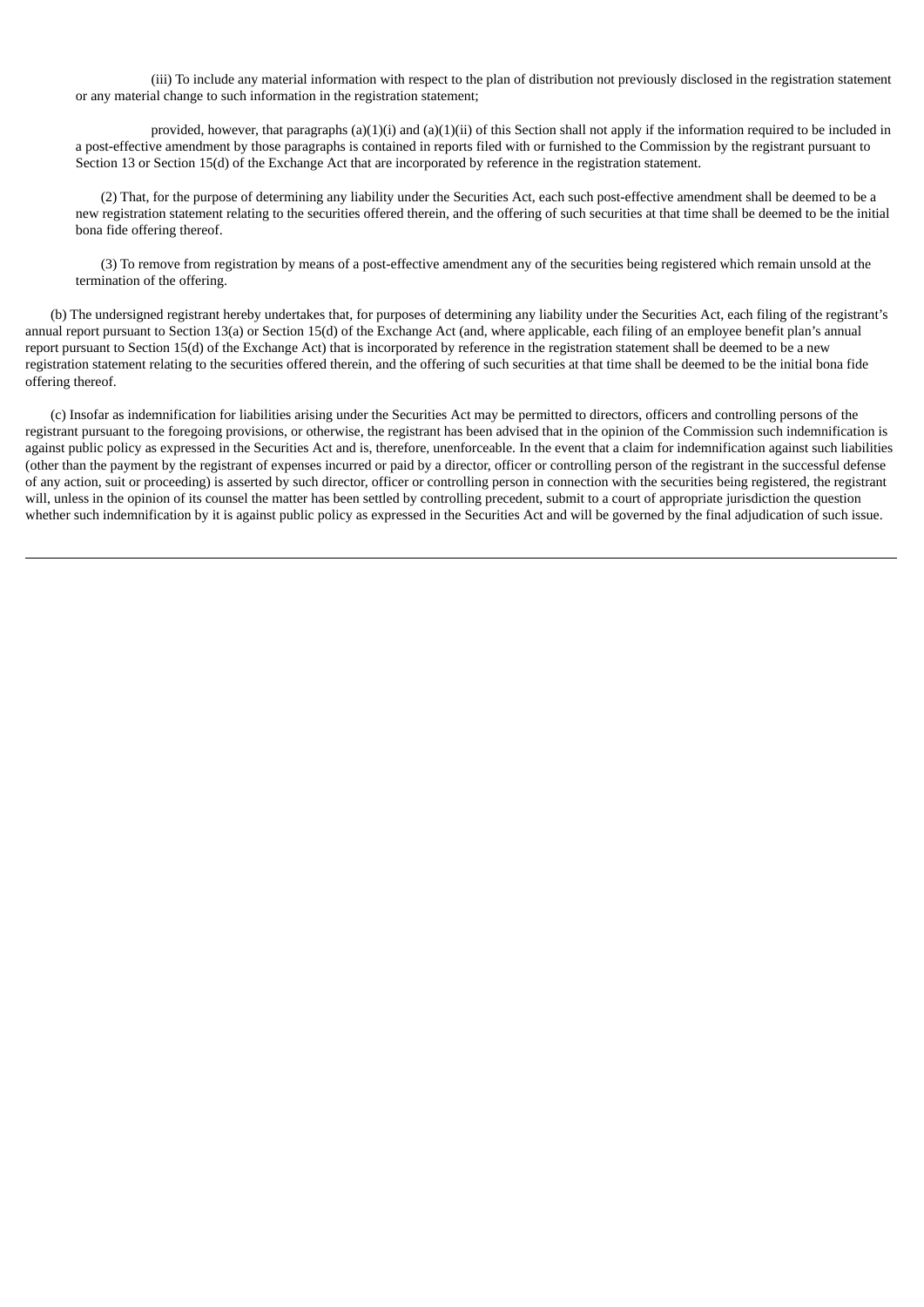## **SIGNATURES**

<span id="page-4-0"></span>Pursuant to the requirements of the Securities Act of 1933, the Registrant certifies that it has reasonable grounds to believe that it meets all of the requirements for filing on Form S-8 and has duly caused this Registration Statement to be signed on its behalf by the undersigned, thereunto duly authorized in the City of Alhambra, State of California, on May 6, 2022.

## **EMCORE CORPORATION**

By: /s/ Jeffrey Rittichier

Jeffrey Rittichier Chief Executive Officer and President

#### **POWER OF ATTORNEY**

KNOW ALL PERSONS BY THESE PRESENTS, that each person whose signature appears below hereby constitutes and appoints Jeffrey Rittichier and Thomas P. Minichiello, and each of them, his or her true and lawful attorneys-in-fact and agents, each with full power of substitution and resubstitution, for him or her and in his or her name, place and stead, in any and all capacities, to sign any and all amendments, including post-effective amendments, to this Registration Statement on Form S-8, and to file the same, with exhibits thereto and other documents in connection therewith, with the Securities and Exchange Commission granting unto said attorneys-in-fact and agents, and each of them, full power and authority to do and perform each and every act and thing requisite and necessary to be done, as fully for all intents and purposes as he or she might or could do in person, hereby ratifying and confirming all that each of said attorneys-in-fact and agents, or his or her substitute or substitutes may lawfully do or cause to be done by virtue hereof.

Pursuant to the requirements of the Securities Act of 1933, this Registration Statement has been signed by the following persons in the capacities and on the dates indicated.

| <b>Signature</b>                                   | <b>Title</b>                                                                     | <b>Date</b> |
|----------------------------------------------------|----------------------------------------------------------------------------------|-------------|
| /s/ Jeffrey Rittichier<br>Jeffrey Rittichier       | Chief Executive Officer, President and Director<br>(Principal Executive Officer) | May 6, 2022 |
| /s/ Thomas P. Minichiello<br>Thomas P. Minichiello | Chief Financial Officer<br>(Principal Financial and Accounting Officer)          | May 6, 2022 |
| /s/ Stephen L. Domenik<br>Stephen L. Domenik       | Chair of the Board                                                               | May 6, 2022 |
| /s/ Bruce E. Grooms<br>Bruce E. Grooms             | Director                                                                         | May 6, 2022 |
| /s/ Noel Heiks<br>Noel Heiks                       | Director                                                                         | May 6, 2022 |
| /s/ Rex S. Jackson<br>Rex S. Jackson               | Director                                                                         | May 6, 2022 |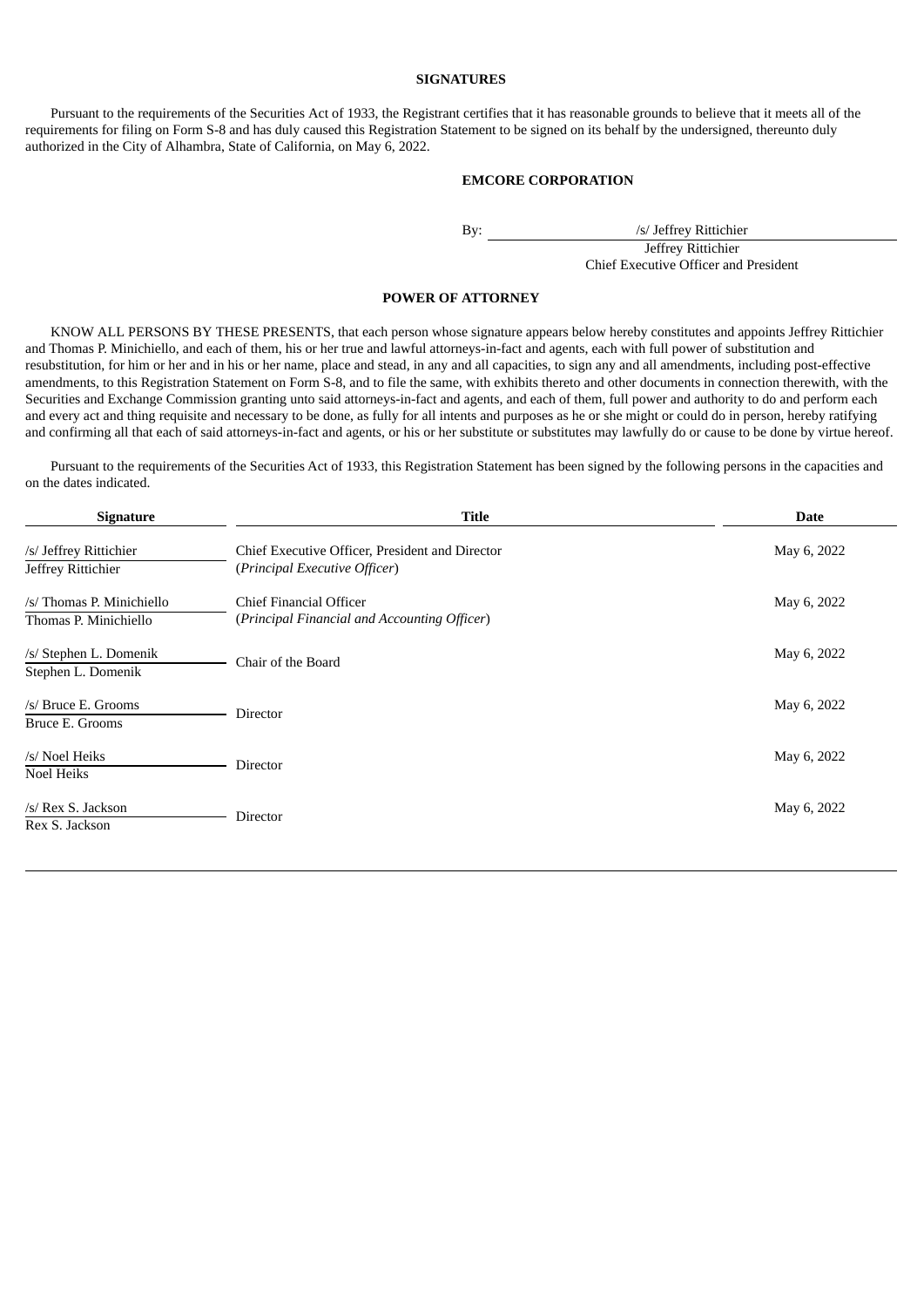<span id="page-5-0"></span>

Connell Foley LLP 56 Livingston Avenue Roseland, NJ 07068 P 973.535.0500 F 973.535.9217

May 6, 2022

EMCORE Corporation 2015 W. Chestnut Street Alhambra, California 91803

#### **Re: Registration of Securities of EMCORE Corporation**

Ladies and Gentlemen:

In connection with the registration of up to 1,900,000 shares of Common Stock of EMCORE Corporation, a New Jersey corporation (the "Company"), no par value per share (the "Shares"), under the Securities Act of 1933, as amended, pursuant to a Registration Statement on Form S-8 (the "Registration Statement"), filed with the Securities and Exchange Commission on or about the date hereof, such Shares to be issued or delivered pursuant to the EMCORE Corporation Amended and Restated 2019 Equity Incentive Plan (as amended, the "Plan"), you have requested our opinion set forth below.

The opinions expressed herein are limited to the New Jersey Business Corporation Act, as currently in effect (the "Act"), applicable provisions of the Constitution of the State of New Jersey, as currently in effect (the "New Jersey Constitution"), and judicial decisions reported as of the date hereof that interpret the Act and such applicable provisions of the New Jersey Constitution (collectively, "New Jersey Law").

In our capacity as special New Jersey corporate counsel for the Company, we have examined originals or copies of those corporate and other records of the Company we considered appropriate.

In making the foregoing examinations, we have assumed the genuineness of all signatures, the authenticity of all documents submitted to us as originals, the conformity to original documents of all documents submitted to us as certified or photostatic copies thereof and the authenticity of the originals of such latter documents. As to all questions of fact material to these opinions, where such facts have not been independently established, and as to the content and form of certain minutes, records, resolutions or other documents or writings of the Company, we have relied, to the extent we have deemed reasonably appropriate, upon representations or certificates of officers of the Company or governmental officials. Finally, we have assumed that all formalities required by the Company's Certificate of Incorporation, including any amendments thereto, the Company's By-laws, including any amendments thereto, and New Jersey Law will be complied with when the Shares are issued.

On the basis of such examination and our consideration of those questions of law we considered relevant, and subject to the limitations and qualifications in this opinion, we are of the opinion that: (1) the Shares have been duly authorized by all necessary corporate action on the part of the Company; and (2) when issued in accordance with such authorization, the provisions of the Plan and relevant agreements duly authorized by and in accordance with the terms of the Plan, and upon payment for and delivery of the Shares as contemplated in accordance with the Plan, and either (a) the countersigning of the certificate or certificates representing the Shares by a duly authorized signatory of the registrar for the Company's Common Stock; or (b) the book-entry of the Shares by the transfer agent for the Company's Common Stock in the name of The Depository Trust Company or its nominee, the Shares will be validly issued, fully paid and non-assessable.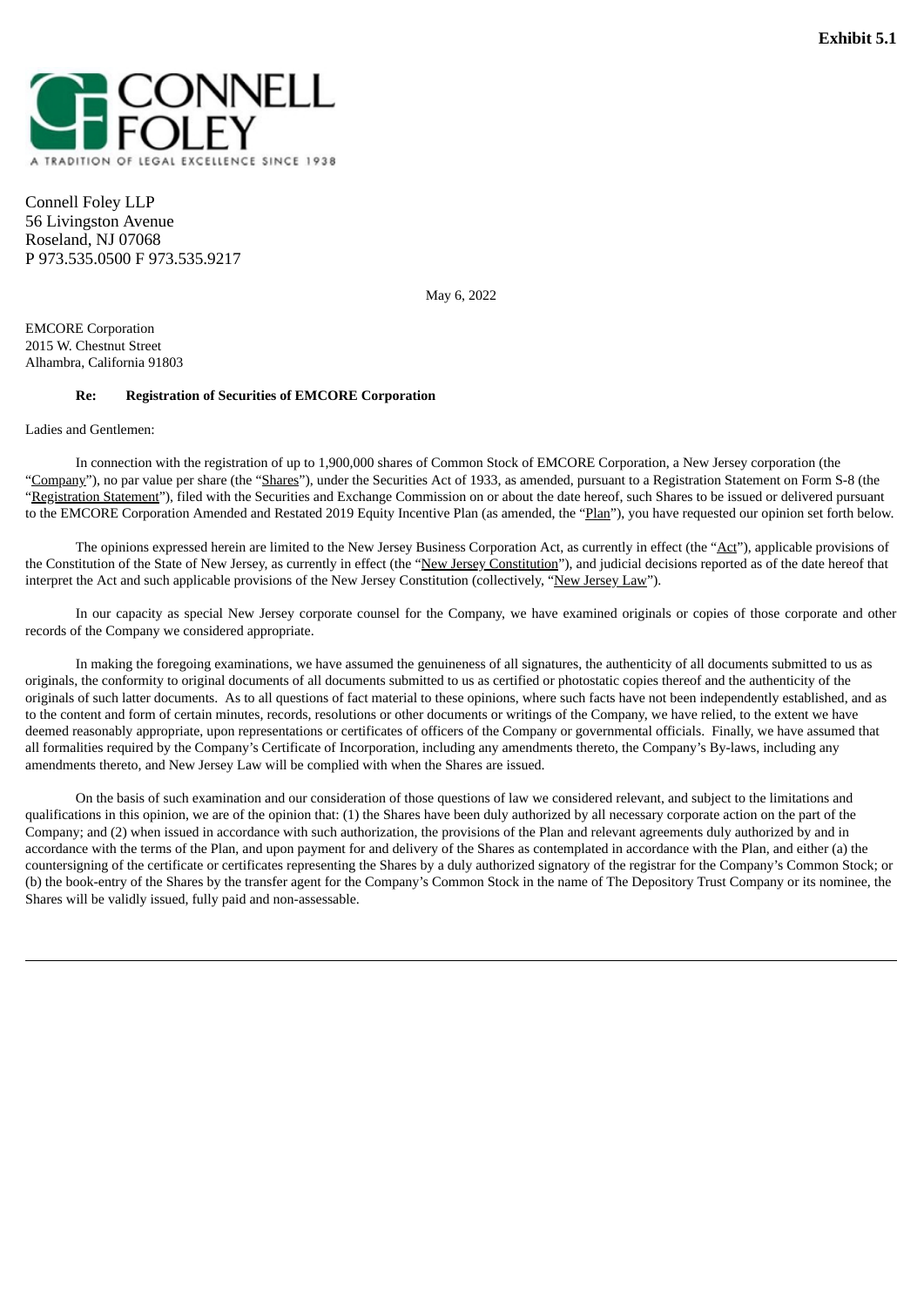We consent to your filing this opinion as an exhibit to the Form S-8. In giving such consent, we do not thereby concede that our firm is within the category of persons whose consent is required under Section 7 of the Securities Act or the rules and regulations of the Securities and Exchange Commission promulgated thereunder. This opinion is given as of the date hereof, and we assume no obligation to update or supplement such opinion to reflect any facts or circumstances that may hereafter come to our attention or any changes that may hereafter occur.

Respectfully Submitted,

*/s/ Connell Foley LLP* Connell Foley LLP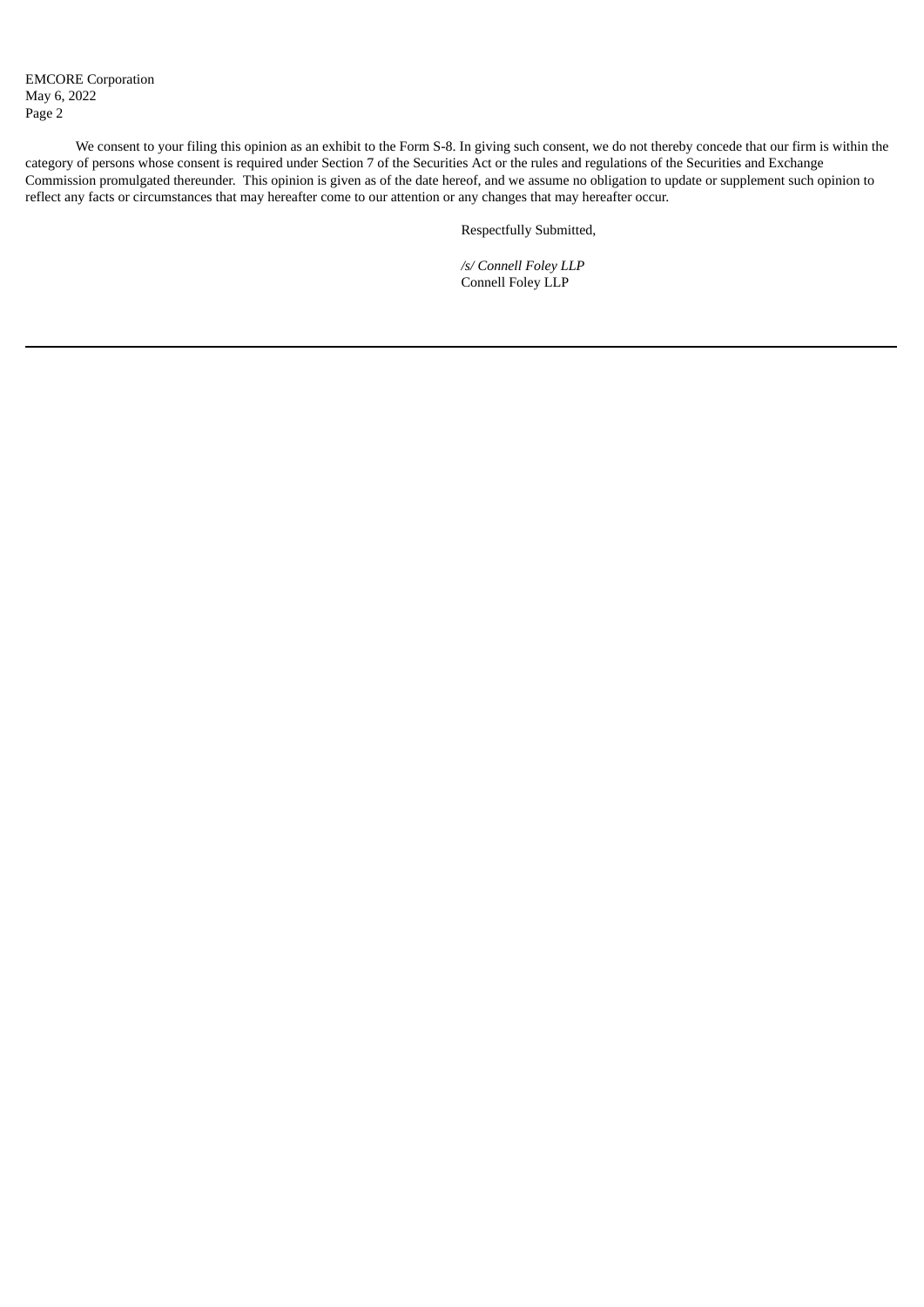# **CONSENT OF INDEPENDENT REGISTERED PUBLIC ACCOUNTING FIRM**

<span id="page-7-0"></span>We consent to the use of our report dated December 3, 2021, with respect to the consolidated financial statements of EMCORE Corporation and the effectiveness of internal control over financial reporting, incorporated herein by reference.

/s/ KPMG LLP

Irvine, California May 6, 2022